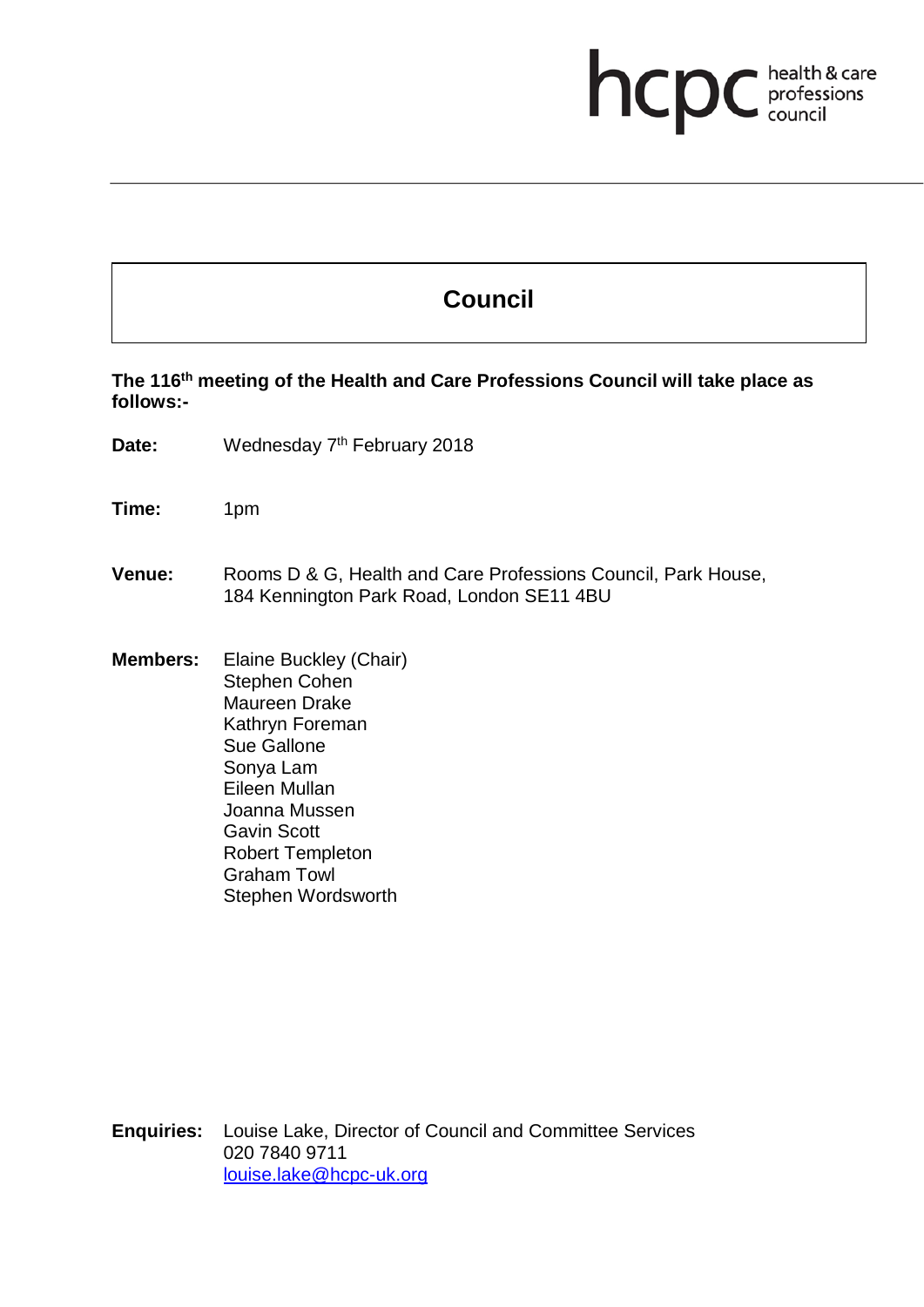## Public Agenda

| 1.             | <b>Chair's welcome and introduction</b>                                                                                                                                                    | verbal      |
|----------------|--------------------------------------------------------------------------------------------------------------------------------------------------------------------------------------------|-------------|
| 2.             | <b>Apologies for absence</b>                                                                                                                                                               | verbal      |
| 3.             | Approval of agenda                                                                                                                                                                         | verbal      |
| 4.             | <b>Declaration of Members' interests</b>                                                                                                                                                   | verbal      |
| 5.             | Minutes of the Council meeting of 6 <sup>th</sup> and 7 <sup>th</sup> December 2017 and<br>18th January 2018<br>For discussion and approval<br>Claire Amor, Information Governance Manager | enclosure 1 |
| 6.             | <b>Matters arising</b><br>To note<br>Claire Amor, Information Governance Manager                                                                                                           | enclosure 2 |
| 7 <sub>1</sub> | <b>Chair's report</b><br><b>For discussion</b><br>Elaine Buckley, Chair of HCPC                                                                                                            | enclosure 3 |
| 8.             | <b>Chief Executive's report</b><br><b>For discussion</b><br>Marc Seale - Chief Executive and Registrar                                                                                     | enclosure 4 |
| 9.             | <b>Social Work England</b><br><b>For discussion</b><br>Marc Seale - Chief Executive and Registrar                                                                                          | verbal      |
| 10.            | <b>Corporate Plan</b><br><b>For discussion</b><br>Michael Guthrie – Director of Policy and Standards                                                                                       | enclosure 5 |
| 11.            | <b>Key Performance Indicators</b><br><b>For discussion</b><br>Michael Guthrie - Director of Policy and Standards                                                                           | enclosure 6 |
| 12.            | <b>Stakeholder Market Research</b><br><b>For discussion</b><br>Michael Guthrie – Director of Policy and Standards                                                                          | enclosure 7 |
| 13.            | 2018/19 budget update<br>For discussion<br>Andy Gillies - Director of Finance                                                                                                              | enclosure 8 |
| 14.            | <b>Fee Rise</b><br><b>For discussion</b><br>Marc Seale – Chief Executive and Registrar                                                                                                     | enclosure 9 |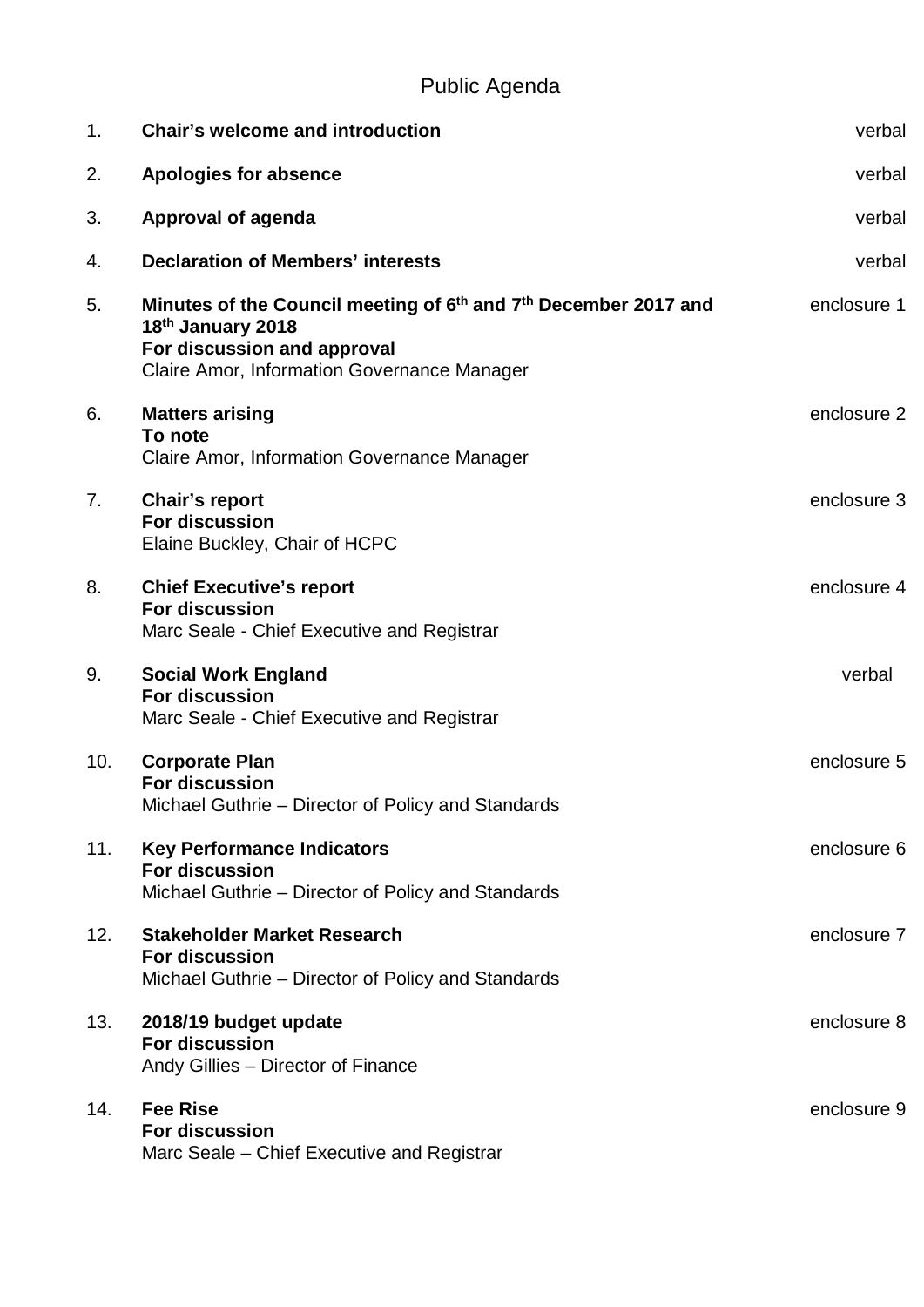| 15. | <b>Format of the Annual report and Accounts</b><br>For discussion and approval<br>Andy Gillies – Director of Finance and Daniel Knight – Publication Manager | enclosure 10                                                                                                                                             |                                                                                                                                                                                                                                                       |              |  |  |  |
|-----|--------------------------------------------------------------------------------------------------------------------------------------------------------------|----------------------------------------------------------------------------------------------------------------------------------------------------------|-------------------------------------------------------------------------------------------------------------------------------------------------------------------------------------------------------------------------------------------------------|--------------|--|--|--|
| 16. | Items previously considered by the Audit Committee as follows:-<br>Stephen Cohen - Chair of the Committee                                                    |                                                                                                                                                          |                                                                                                                                                                                                                                                       |              |  |  |  |
|     |                                                                                                                                                              | (i)                                                                                                                                                      | <b>Strategic Risks</b><br><b>For discussion</b>                                                                                                                                                                                                       | verbal       |  |  |  |
|     |                                                                                                                                                              | (ii)                                                                                                                                                     | Minutes of the Audit Committee meeting held on 17th<br>January 2018<br>For information                                                                                                                                                                | enclosure 11 |  |  |  |
| 17. | Minutes of the meeting of the Education and Training Committee held<br>on 18th January 2018<br><b>For information</b>                                        | enclosure 12                                                                                                                                             |                                                                                                                                                                                                                                                       |              |  |  |  |
|     |                                                                                                                                                              |                                                                                                                                                          | Sonya Lam - Acting Chair of the Committee on 18 <sup>th</sup> January 2018                                                                                                                                                                            | verbal       |  |  |  |
| 18. | Any other business<br>Previously notified and agreed by the Chair                                                                                            |                                                                                                                                                          |                                                                                                                                                                                                                                                       |              |  |  |  |
| 19. |                                                                                                                                                              |                                                                                                                                                          | <b>Future agenda items</b>                                                                                                                                                                                                                            | verbal       |  |  |  |
| 20. |                                                                                                                                                              |                                                                                                                                                          | Meeting evaluation including discussion format of Council                                                                                                                                                                                             | verbal       |  |  |  |
| 21. | Date and time of next meeting:<br>Wednesday 21 and/or Thursday 22 March 2018 (to be decided) at Park<br>House, 184 Kennington Park Road, London SE11 4BU.    |                                                                                                                                                          |                                                                                                                                                                                                                                                       |              |  |  |  |
| 22  |                                                                                                                                                              | <b>Resolution</b>                                                                                                                                        |                                                                                                                                                                                                                                                       |              |  |  |  |
|     | The Council is invited to adopt the following:                                                                                                               |                                                                                                                                                          |                                                                                                                                                                                                                                                       |              |  |  |  |
|     |                                                                                                                                                              | 'The Council hereby resolves that the remainder of the meeting shall be<br>held in private, because the matters being discussed relate to the following; |                                                                                                                                                                                                                                                       |              |  |  |  |
|     | (a)                                                                                                                                                          |                                                                                                                                                          | information relating to a registrant, former registrant or<br>application for registration;                                                                                                                                                           |              |  |  |  |
|     | (b)                                                                                                                                                          |                                                                                                                                                          | information relating to an employee or office holder, former<br>employee or applicant for any post or office;                                                                                                                                         |              |  |  |  |
|     | (c)                                                                                                                                                          |                                                                                                                                                          | the terms of, or expenditure under, a tender or contract for the<br>purchase or supply of goods or services or the acquisition or                                                                                                                     |              |  |  |  |
|     | (d)                                                                                                                                                          |                                                                                                                                                          | disposal of property;<br>negotiations or consultation concerning labour relations between the<br>Council and its employees;                                                                                                                           |              |  |  |  |
|     | (e)                                                                                                                                                          |                                                                                                                                                          | any issue relating to legal proceedings which are being<br>contemplated or instituted by or against the Council;                                                                                                                                      |              |  |  |  |
|     | (f)                                                                                                                                                          |                                                                                                                                                          | action being taken to prevent or detect crime to prosecute offenders;                                                                                                                                                                                 |              |  |  |  |
|     | (h)                                                                                                                                                          |                                                                                                                                                          | the source of information given to the Council in confidence; or<br>any other matter which, in the opinion of the Chair, is confidential or<br>the public disclosure of which would prejudice the effective<br>discharge of the Council's functions.' |              |  |  |  |